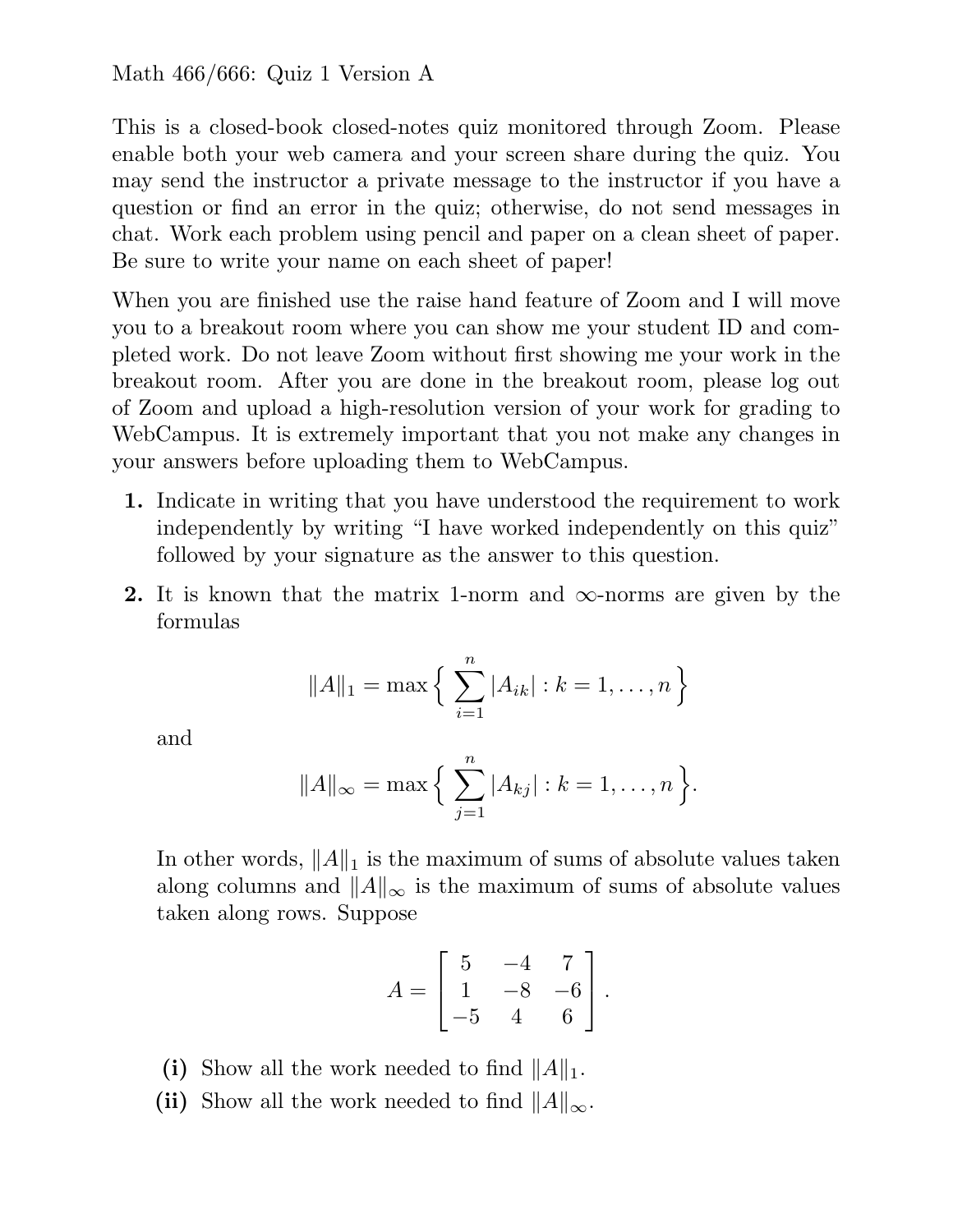- 3. Given  $A \in \mathbb{R}^{n \times n}$  the induced or natural matrix p-norm  $||A||_p$  is given as which one of the following:
	- (A)  $||A||_p = \max\{||x||_p : ||Ax||_p = 1\}.$
	- (B)  $||A||_p = \min\{||x||_p : ||Ax||_p = 1\}.$
	- (C)  $||A||_p = \max\{||Ax||_p : ||x||_p = 1\}.$
	- (D)  $||A||_p = \min\{||Ax||_p : ||x||_p = 1\}.$
	- (E) none of the above.

As your answer, write down down the entire text for your choice including the letter and the definition on your paper. If you choose (E), also include a correct definition of  $||A||_p$ .

4. Newton's binomial theorem is the same as Taylor series for  $(1+x)^{\alpha}$ expanded about  $x = 0$ . This is which one of the following:

(A) If 
$$
|x| > 1
$$
 then  $(1+x)^{\alpha} = \sum_{k=0}^{\infty} {\alpha \choose k} x^k$ .

(B) If 
$$
|x| < 1
$$
 then  $(1+x)^\alpha = \sum_{k=0}^\infty \binom{\alpha}{k} x^k$ .

(C) If 
$$
|x| > 1
$$
 then  $(1+x)^\alpha = \sum_{k=0}^\infty \binom{k}{\alpha} x^k$ .

(D) If 
$$
|x| < 1
$$
 then  $(1+x)^{\alpha} = \sum_{k=0}^{\infty} {k \choose \alpha} x^k$ .

(E) none of the above.

As your answer, write down down the entire text for your choice including the letter and statement on your paper. If you choose (E), also include a correct statement of Newton's binomial theorem.

5. Let  $x_j = x_0 + jh$  where  $h > 0$  and  $f_j = f(x_j)$ . Let  $\Delta f_j = f_{j+1} - f_j$ be the forward difference operator. If  $f(x)$  is a polynomial of degree n, explain why  $\Delta^n f_i$  is a constant.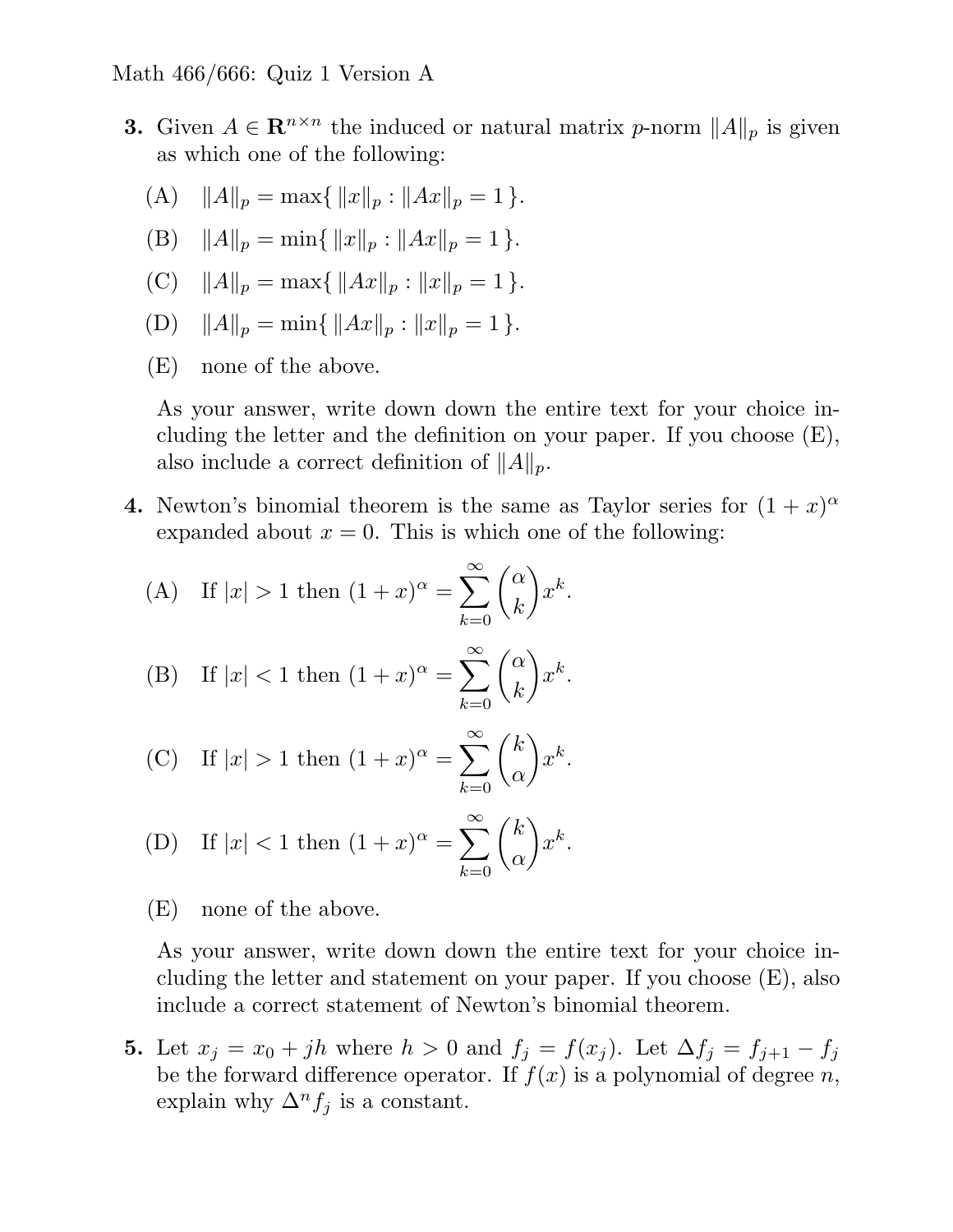Math 466/666: Quiz 1 Version A

**6.** The interpolating polynomial  $p(t)$  of degree  $n-1$  passing through the points  $(x_j, y_j)$  for  $j = 1, ..., n$  can be written as

$$
p(t) = \sum_{j=1}^{n} y_j \ell_j(t)
$$

where  $\ell_j(t)$  are the Lagrange polynomial basis functions. What is the formula that determines  $\ell_i(t)$ ?

7. The following theorem is missing details.

Theorem on Interpolating Polynomials: Given the distinct points  $x_i$  where  $i = 1, \ldots, n$ , let  $p(x)$  be the unique interpolating polynomial of degree less than or equal  $n-1$  such that

$$
p(x_i) = f(x_i) \qquad \text{for} \qquad i = 1, \dots, n.
$$

Provided f has n derivatives, then for every t there is a corresponding



As your answer, write down the entire theorem on your paper filling in the missing details. Your answer should start with "Theorem on Interpolating Polynomials" and end with the definition of  $q(t)$ .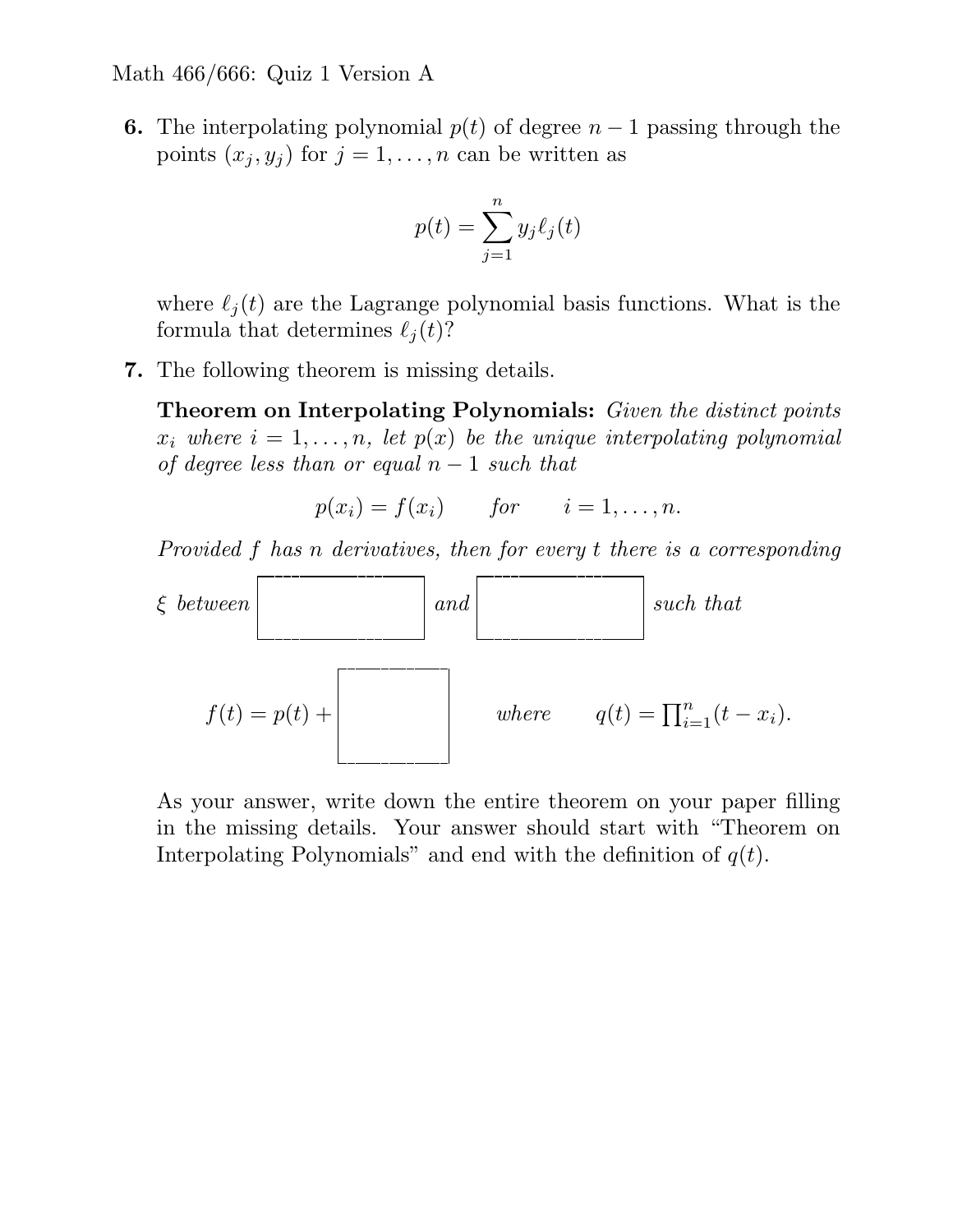1. I have worked independently on this quiz-- Gest Student. 2(i) The maximum of sums of absolute values  $A = \begin{bmatrix} 5 & -8 & -4 \\ 1 & 9 & 6 \end{bmatrix}$ is maximum  $7 + 6 + 6 + 19$  $-24+8+4=16$  $35+1+5=11$ Thus  $\|A\|_1 = 19$ . bi) The maximum of sums of absolute values  $A=\begin{bmatrix} 5 & -4 & 7 & 0 & 5+4+7 & 16 \ 1 & -8 & -6 & 0 & 1+8+6 & -15 \ -5 & 4 & 6 & 0 & 5+4+6 & -15 \end{bmatrix}$ US MAXUMUM

Thus  $||A||_p = |b|$ .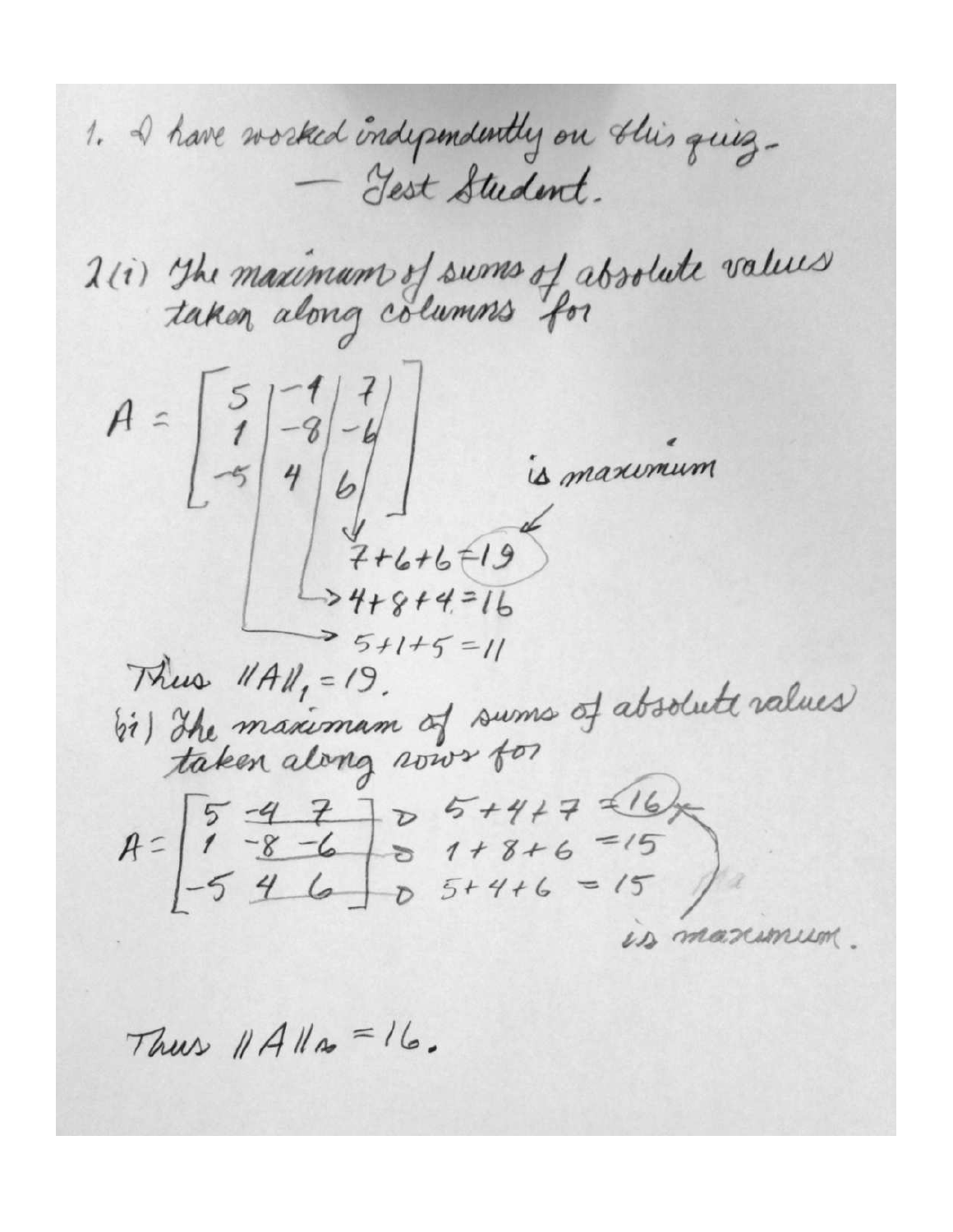3. The answer is (c)  $||A||_p = max \{ ||Ax||_p : ||x||_p = 1 \}.$ 4. The assurer is (B) If  $|x|<1$ , then  $(1+x)^{\alpha} = \sum_{k=0}^{\infty} { \alpha \choose k} x^k$ . 5. To see why Afin constant when f is a poly-<br>nomial of degree n it is sufficient to cook at the monomial term  $x^{\rho}$  and check that  $\Delta x_i^e$  in a polynomial of degree p-1. That this is sufficient then follows by induction on n. Now compute as  $\Delta x_{j}^{P} = x_{j+1}^{P} - x_{j}^{P} = (x_{j} + h)^{P} - x_{j}^{P}$  $=\sum_{k=n}^{r} \binom{p}{k} x_{j}^{p-k} h^{k} - x_{j}^{p}$ =  $xf' + \sum_{k=1}^{p} {p \choose k}x_{j}^{p-k}h^{k} - xf^{p}$  $=\sum_{l=0}^{p-1} {p \choose l+1} x_j^{p-l-l} h^{l+1}$ which is a polynomial of degree p-1 in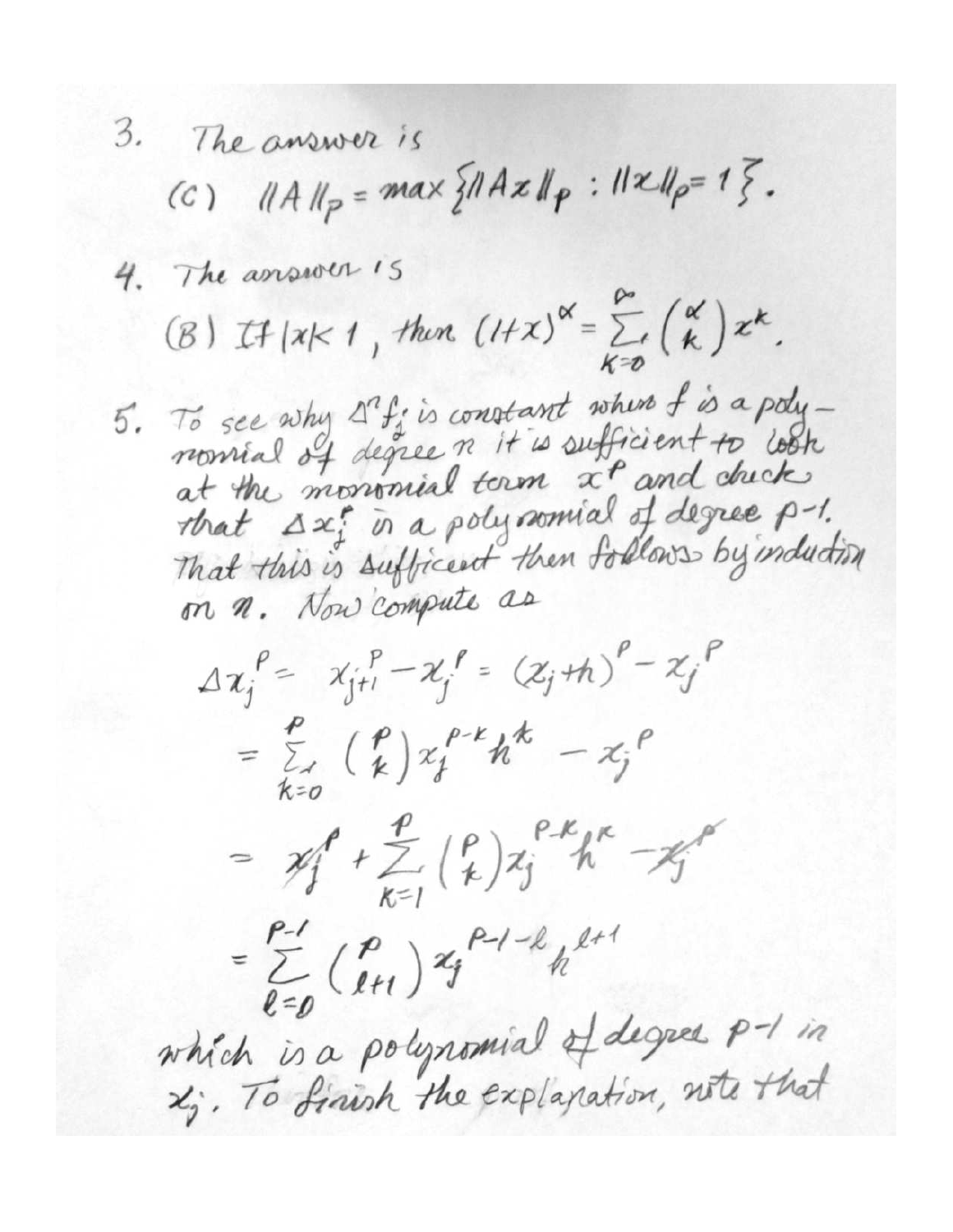any polynomial fix) Il degree n is a sum  $f(x) = a_n x^n + a_{n-1} x^{n-1} + \cdots + a_n x + a_0$ So that  $\Delta f(x_j) = \Delta (a_n x_j^2 + a_{n-1} x_j^2 + \cdots + a_j x_j + a_0)$ =  $a_n \Delta x_i'' + a_{n1} \Delta x_i'''' + \cdots + a_n \Delta x_j' + \Delta a_0$ Since 19, = 0 and each of the other terms<br>a polynomials no greater than degree n-1, then  $\Delta f(x_i) = \text{polynormal} \{ \text{in } x_i \text{ of degree } n-i \}$ By induction it Sollows that  $\Delta^2 f(t_j)$  = polynomial on x; of degree 1-2  $\Delta^n f(x_j)$  = polynomial of degree  $n - n = 0$ Which is a constant. 6. The Lagrange potynomial basis functions are  $l_j(t) = \frac{\gamma}{k+j} \frac{(t - x_k)}{(x_j - x_k)}$ .